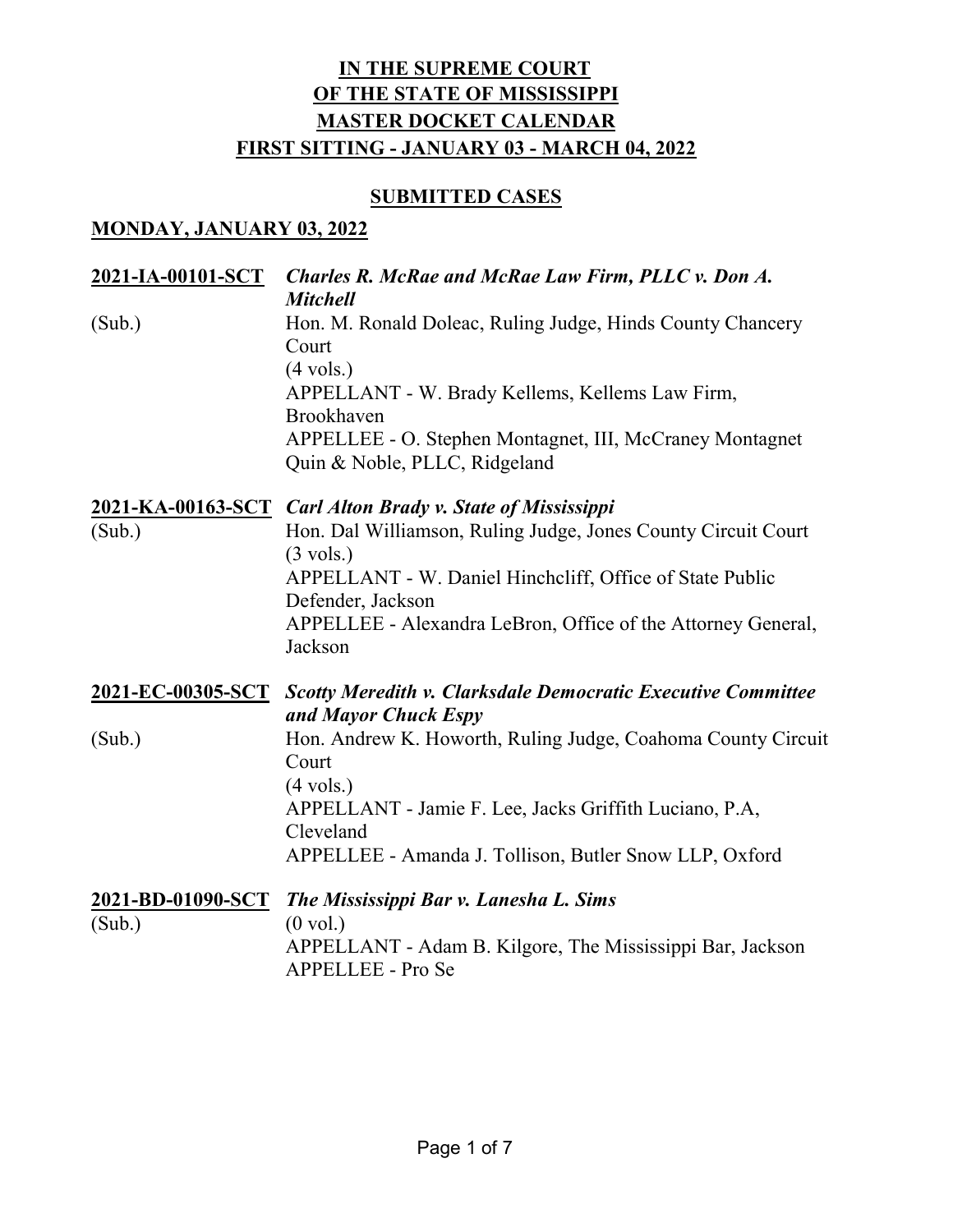#### **SUBMITTED CASES**

### **TUESDAY, JANUARY 04, 2022**

|        | 2020-CA-00344-SCT Charles Bolton and Linda Bolton v. Estate of John W. Lee, Jr.,                                             |
|--------|------------------------------------------------------------------------------------------------------------------------------|
|        | <b>BancorpSouth Bank and Stacey Hall</b>                                                                                     |
| (Sub.) | Hon. Barry W. Ford, Ruling Judge, Forrest County Circuit Court<br>$(9 \text{ vols.})$                                        |
|        | APPELLANT - Mary Lee Holmes, Holmes & McLelland, PLLC,<br>Petal                                                              |
|        | APPELLEE - Simon Bailey, Bradley Arant Boult Cummings LLP,<br>Jackson; David W. Mockbee, Mockbee Hall & Drake, P.A., Jackson |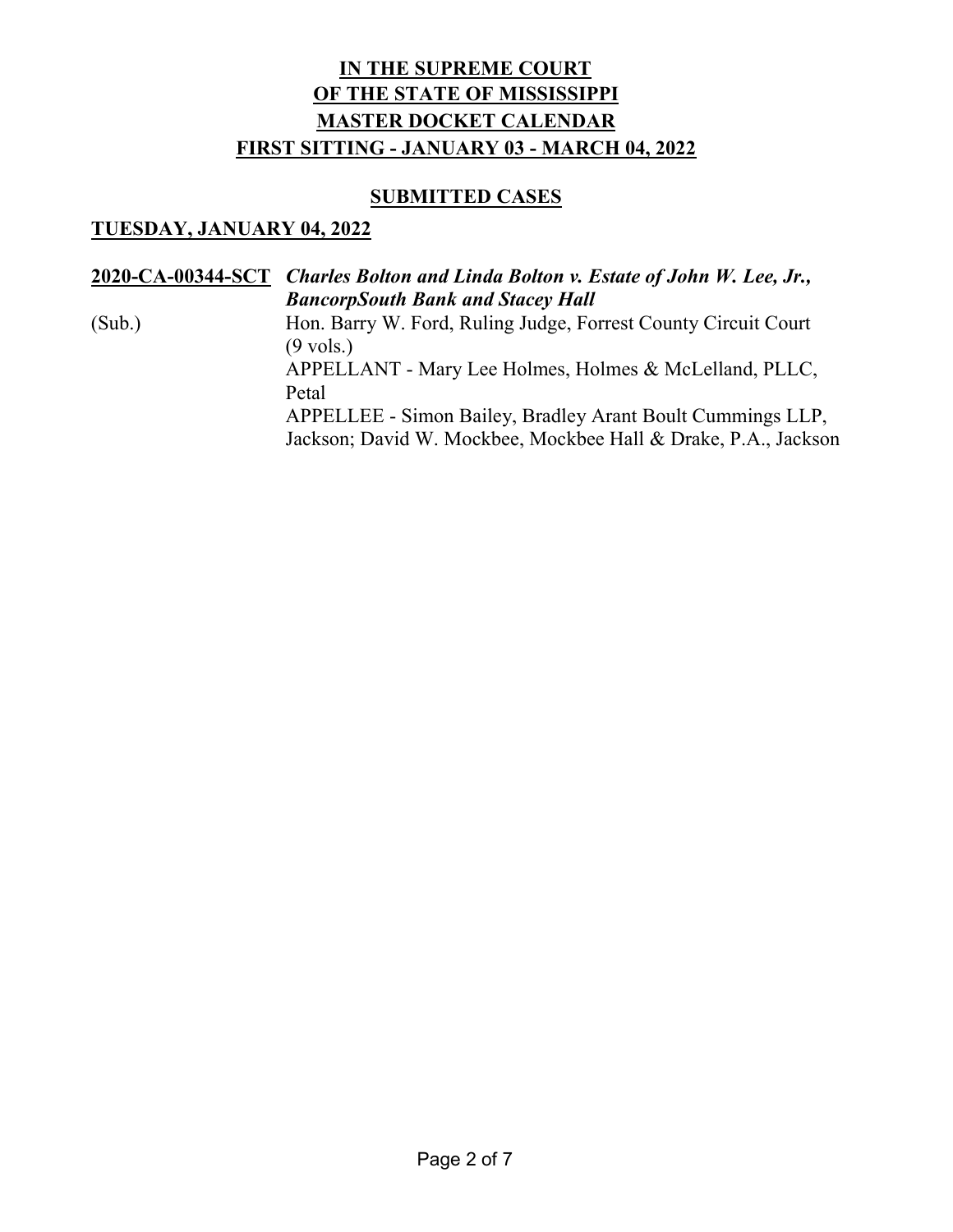#### **SUBMITTED CASES**

#### **TUESDAY, JANUARY 04, 2022**

**2020-CA-00702-SCT** *In The Matter of The Estate of Frankie Don Ware, Deceased: Carolyn Ware, As Executrix of The Estate of Don Ware, Deceased; Carolyn Ware, Individually as Shareholder, Director and Officer of Ware Milling, Inc., Chickasaw Farm Services, Inc., Chickasaw Grain Transportation, Inc., and Ware Construction, Inc.; Dana Carol Ware and Angela Ware Mohr, Individually and as Trustees of The Frankie Ware Family Trust and Marital Trust v. Richard Ware, Melisa Ware, Legacy Capital, A Foreign Limited Liability Company, Charles D. "Chip" Porter, Derek Henderson, Receiver of Ware Milling, Inc., Chickasaw Farm Services, Inc., Chickasaw Grain Transportation, Inc., and Ware Construction, Inc. and Richard Don Ware, Individually, As An Officer and Shareholder of Ware Milling, Inc., Chickasaw Grain Transportation, Inc., Chickasaw Farm Services, Inc., and Ware Construction, Inc., as Beneficiary of The Estate of Frankie Don Ware, and as Trustee of Frankie Don Ware Family Trust, and Melisa Ware, Individually, and as Officer and Shareholder v. Carolyn Ware and The Receiver of Ware Milling, Inc., Chickasaw Farm Services, Inc., Chickasaw Grain Transportation, Inc., and Ware Construction, Inc.* (Sub.) Hon. Joseph N. Studdard, Ruling Judge, Chickasaw County Chancery Court (23 vols.) APPELLANT - Rhett R. Russell, Russell & Russell, PLLC, Tupelo; Keith Curtis Kantack, Kantack Law Firm, PLLC, Tupelo APPELLEE - Casey L. Lott, Langston & Lott, P.A., Booneville; J. Cal Mayo, Jr., Mayo Mallette PLLC, Oxford

#### **CONSOLIDATED WITH:**

**2020-CA-00706-SCT** *In the Matter of the Estate of Frankie Don Ware, Deceased: Carolyn Ware, Executrix, Co-Trustee, Beneficiary, Shareholder, Officer and Director v. Richard Ware, Melisa Ware, Legacy Capital, a Foreign Limited Liability Company, Charles D. Porter, Derek Henderson, Receiver of Ware Milling, Inc., Chickasaw Farm Services, Inc., Chickasaw Grain Transportation, Inc. and Ware Construction, Inc. AND Dana Carol Ware and Angela Ware Mohr v. Charles D. "Chip" Porter, Derek Henderson,*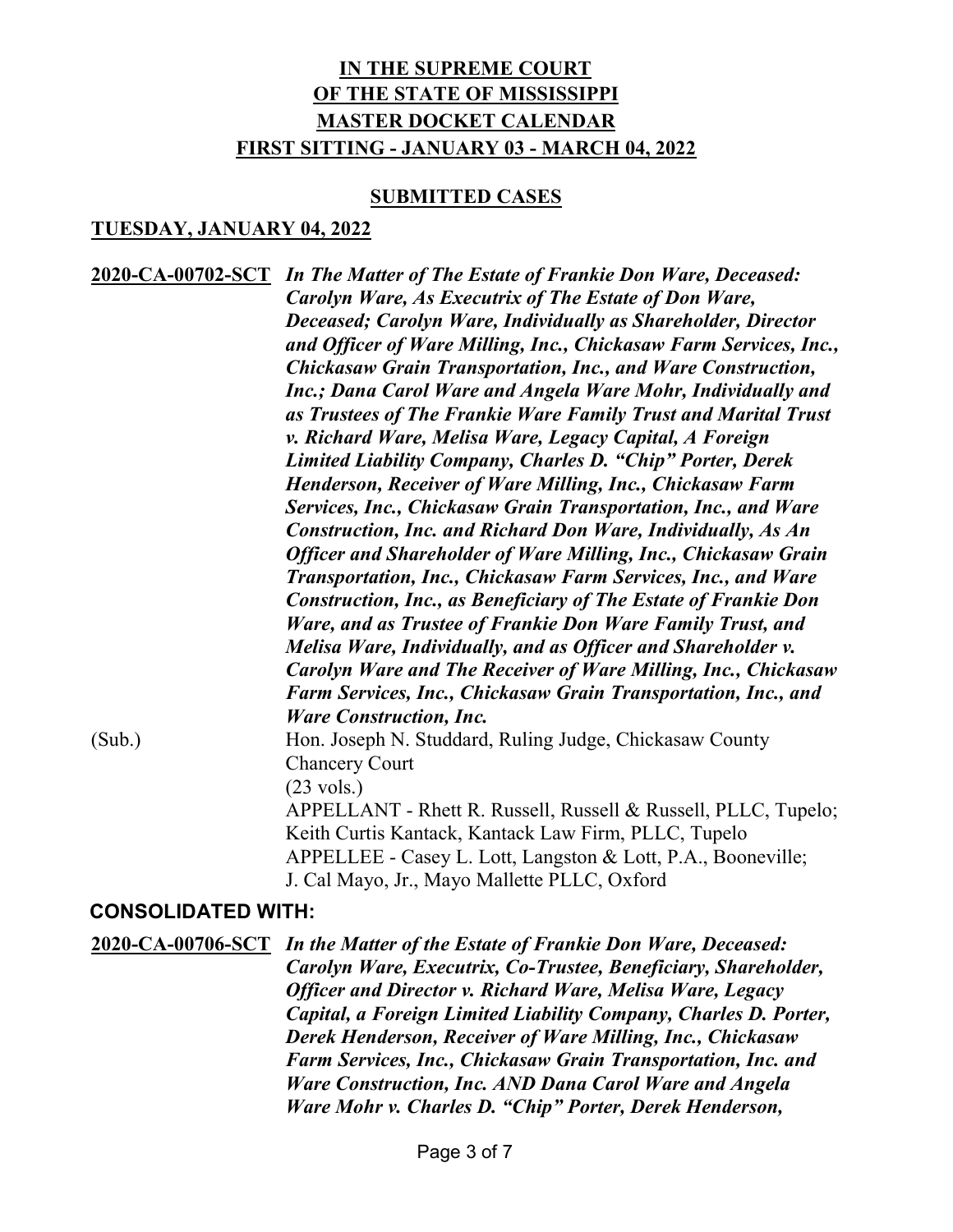#### **SUBMITTED CASES**

# **TUESDAY, JANUARY 04, 2022**

*Receiver of Ware Milling, Inc., Chickasaw Farm Services, Inc., Chickasaw Grain Transportation, Inc. and Ware Construction, Inc. AND Richard Don Ware and Melisa Ware v. Carolyn Ware and the Receiver of Ware Milling, Inc., Chickasaw Farm Services, Inc., Chickasaw Grain Transportation, Inc., and Ware Construction, Inc.* Hon. Joseph N. Studdard, Ruling Judge, Chickasaw County Chancery Court APPELLANT - Rhett R. Russell, Russell & Russell, PLLC, Tupelo; Keith Curtis Kantack, Kantack Law Firm, PLLC, Tupelo APPELLEE - Casey L. Lott, Langston & Lott, P.A., Booneville; J. Cal Mayo, Jr., Mayo Mallette PLLC, Oxford

# **CONSOLIDATED WITH:**

**2016-CA-00288-SCT** *The Matter of the Estate of Frankie Don Ware, Deceased: Carolyn Ware, Executrix v. Richard Ware* Hon. Kenneth M. Burns, Ruling Judge, Chickasaw County Chancery Court APPELLANT - Rhett R. Russell, Russell & Russell, PLLC, Tupelo APPELLEE - Casey L. Lott, Langston & Lott, P.A., Booneville

#### **CONSOLIDATED WITH:**

**2016-CA-01589-SCT** *In the Matter of the Estate of Frankie Don Ware, Deceased: Carolyn Ware, as Executrix of the Estate of Frankie Don Ware v. Richard Ware* Hon. Kenneth M. Burns, Ruling Judge, Chickasaw County Chancery Court APPELLANT - No Brief Filed

APPELLEE - No Brief Filed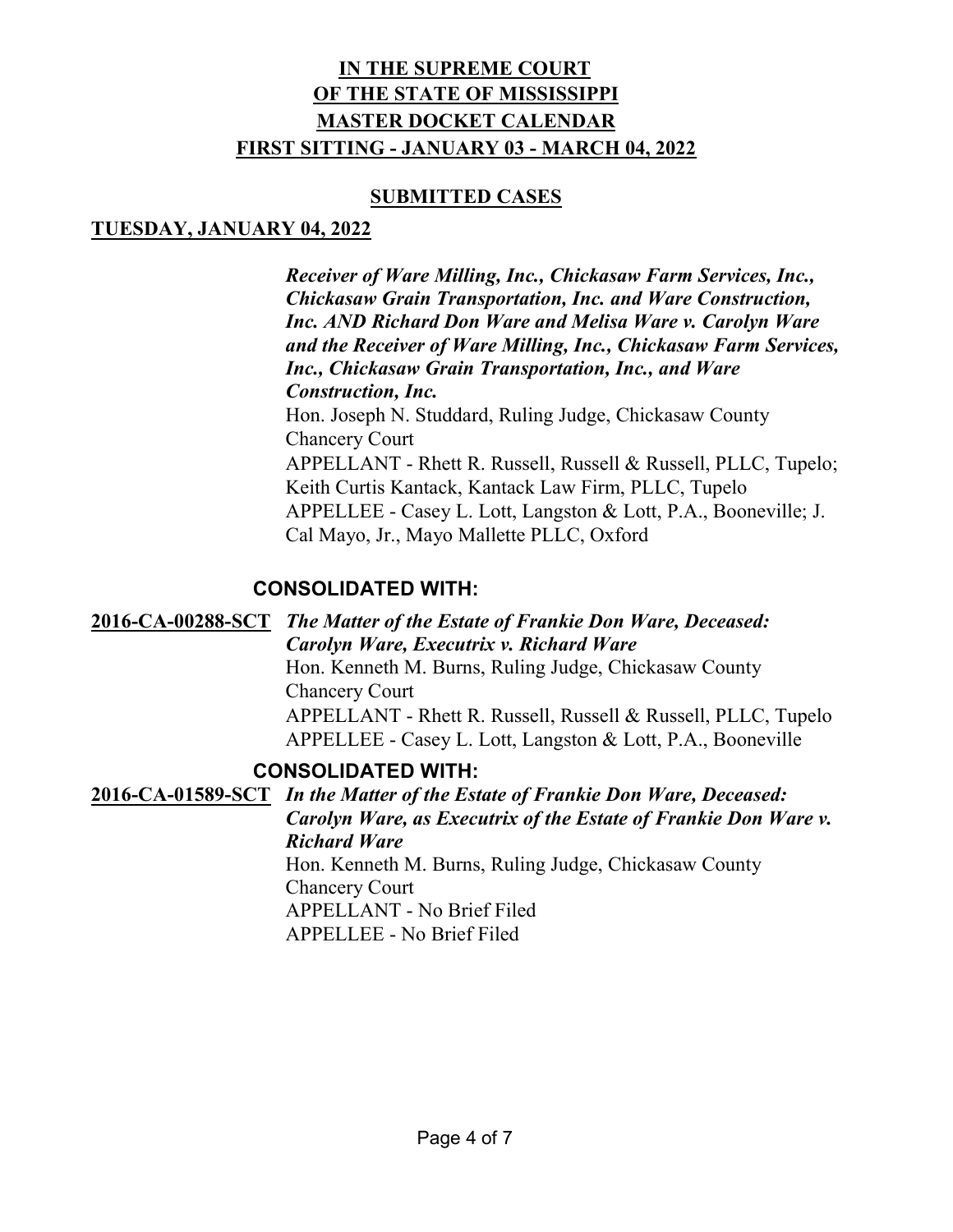#### **SUBMITTED CASES**

#### **TUESDAY, JANUARY 04, 2022**

| (Sub.)                   | 2020-CA-01096-SCT Willie Jerome Manning a/k/a Fly v. State of Mississippi<br>Hon. Lee J. Howard, Ruling Judge, Oktibbeha County Circuit Court<br>$(8 \text{ vols.})$<br>APPELLANT - Robert S. Mink, Sr., Mink & Mink, PLLC, Jackson<br>APPELLEE - Allison K. Hartman, Office of the Attorney General,<br>Jackson   |
|--------------------------|--------------------------------------------------------------------------------------------------------------------------------------------------------------------------------------------------------------------------------------------------------------------------------------------------------------------|
| <u>2020-IA-01301-SCT</u> | <b>Board of Supervisors of Jackson County, Mississippi v. Qualite</b><br><b>Sports Lighting, LLC</b>                                                                                                                                                                                                               |
| (Sub.)                   | Hon. Robert P. Krebs, Ruling Judge, Jackson County Circuit Court<br>$(1 \text{ vol.})$<br>APPELLANT - Jackye C. Bertucci, Pascagoula<br>APPELLEE - Russell S. Manning, Byrd & Wiser, Biloxi                                                                                                                        |
| 2020-SA-01332-SCT        | Wilkinson County Senior Care, LLC v. Mississippi Division of<br><b>Medicaid and Drew Snyder, in his Official Capacity as Executive</b><br>Director of the Mississippi Division of Medicaid                                                                                                                         |
| (Sub.)                   | Hon. J. Dewayne Thomas, Ruling Judge, Hinds County Chancery<br>Court<br>$(3 \text{ vols.})$<br>APPELLANT - Philip J. Chapman, Hagwood and Tipton, P.C.,<br>Ridgeland<br>APPELLEE - Janet D. McMurtray, Purdie & Metz, PLLC,<br>Ridgeland                                                                           |
| (Sub.)                   | 2021-KA-00275-SCT Janarious Mekall Jones v. State of Mississippi<br>Hon. Mark Sheldon Duncan, Ruling Judge, Scott County Circuit<br>Court<br>$(3 \text{ vols.})$<br>APPELLANT - Justin T. Cook, Office of State Public Defender,<br>Jackson<br>APPELLEE - Barbara Byrd, Office of the Attorney General,<br>Jackson |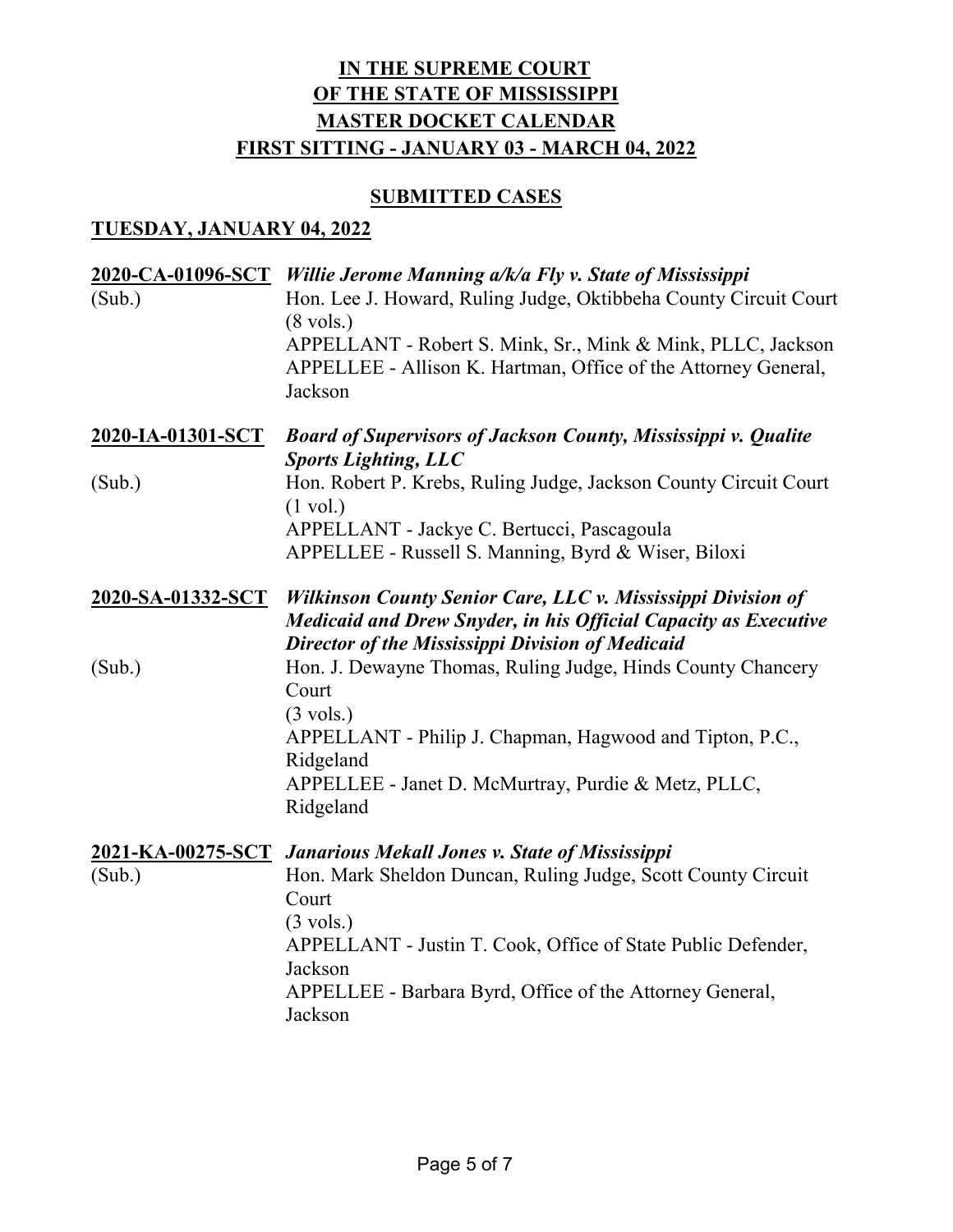#### **SUBMITTED CASES**

# **TUESDAY, JANUARY 04, 2022**

**2021-BD-00432-SCT** *The Mississippi Bar v. John Edward Whalen, Jr.*  $(Sub.)$   $(0 \text{ vol.})$ APPELLANT - Melissa S. Scott, The Mississippi Bar, Jackson APPELLEE - No Brief Filed